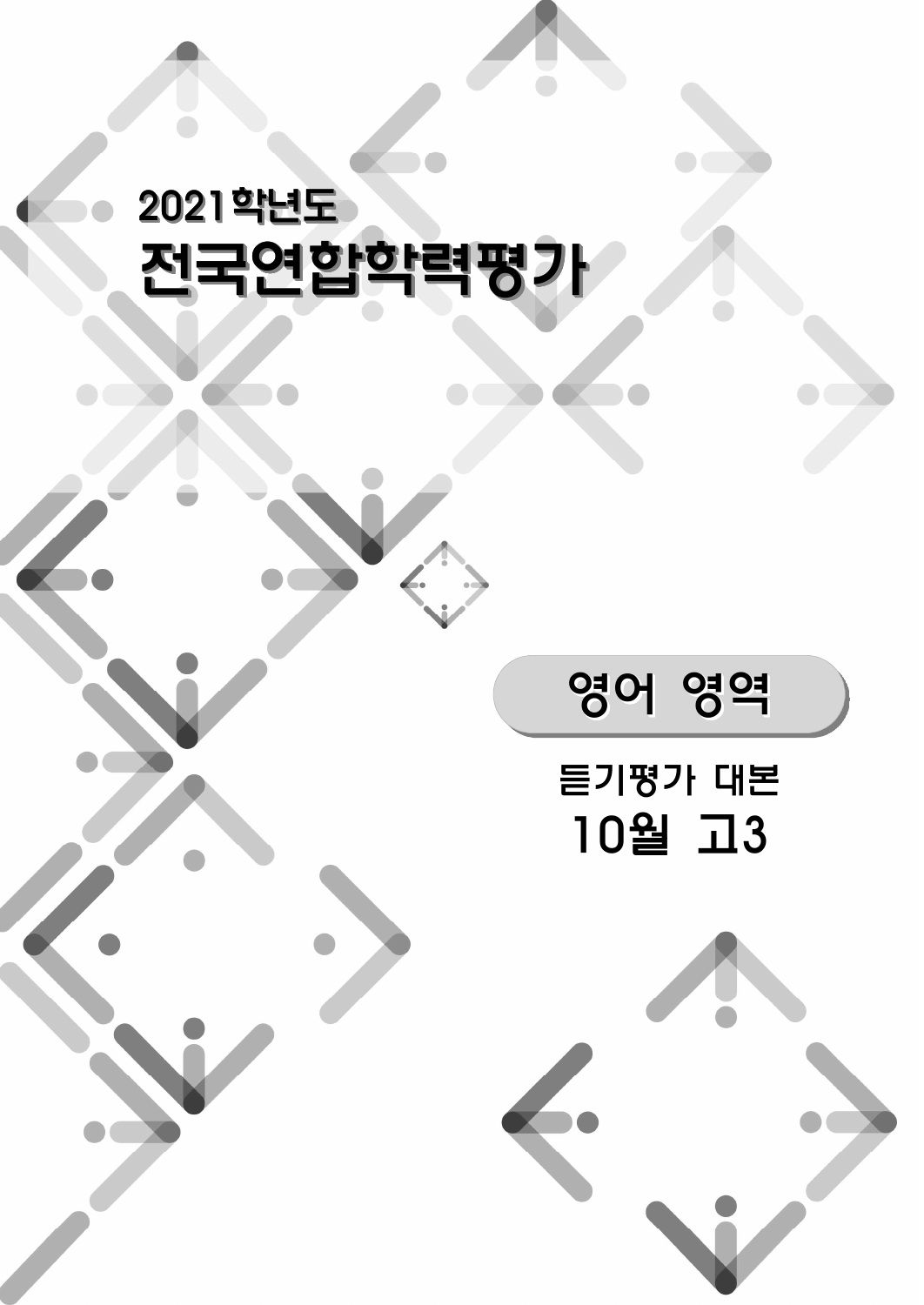# 1. 다음을 듣고, 남자가 하는 말의 목적으로 가장 적절한 것을 고르시오.

M: Hello, students of the Live Photography Club. I'm glad to see you at East Hills Zoo today. Before we start, I want to share some tips for taking good photos of animals. First, be patient. Take your time until the animal is positioned for a good shot. Second, try to avoid using the flash on your camera. The flash impacts some of the shadows that natural light creates, making the picture look "flat" and less interesting. Lastly, I also recommend you try using burst mode. Burst mode allows you to rapidly take a sequence of photos and capture action shots of animals. Now, let's split up and try to get the best animal pictures.

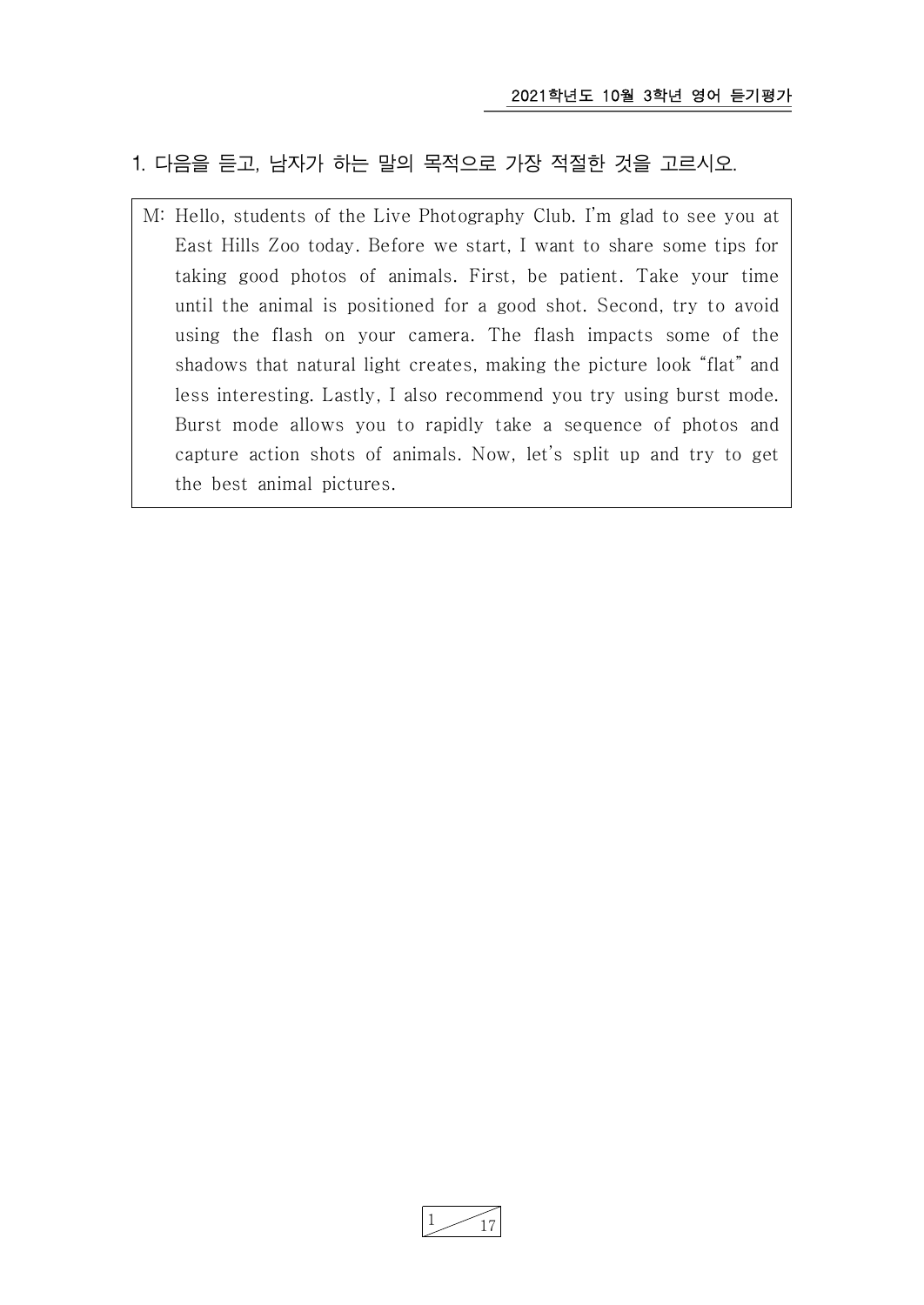#### 2. 대화를 듣고, 여자의 의견으로 가장 적절한 것을 고르시오.

- M: Olivia, what are you doing on your computer?
- W: Hi, Jason. I'm clearing out old emails from my inbox.
- M: Why are you deleting them?
- W: Because deleting old, unnecessary emails can be a step to saving the planet by reducing our carbon footprint.
- M: What do you mean by that?
- W: You know emails you never deleted are stored in data centers, right?
- M: Yeah, I know that.
- W: The data centers consume quite a lot of electricity. A lot of electricity is still generated by burning fossil fuels.
- M: You mean using less data storage helps save electricity?
- W: Right. We need to delete unneeded emails to reduce carbon emissions.
- M: Now I understand the environmental impact of undeleted emails. I'll check my own inbox now.

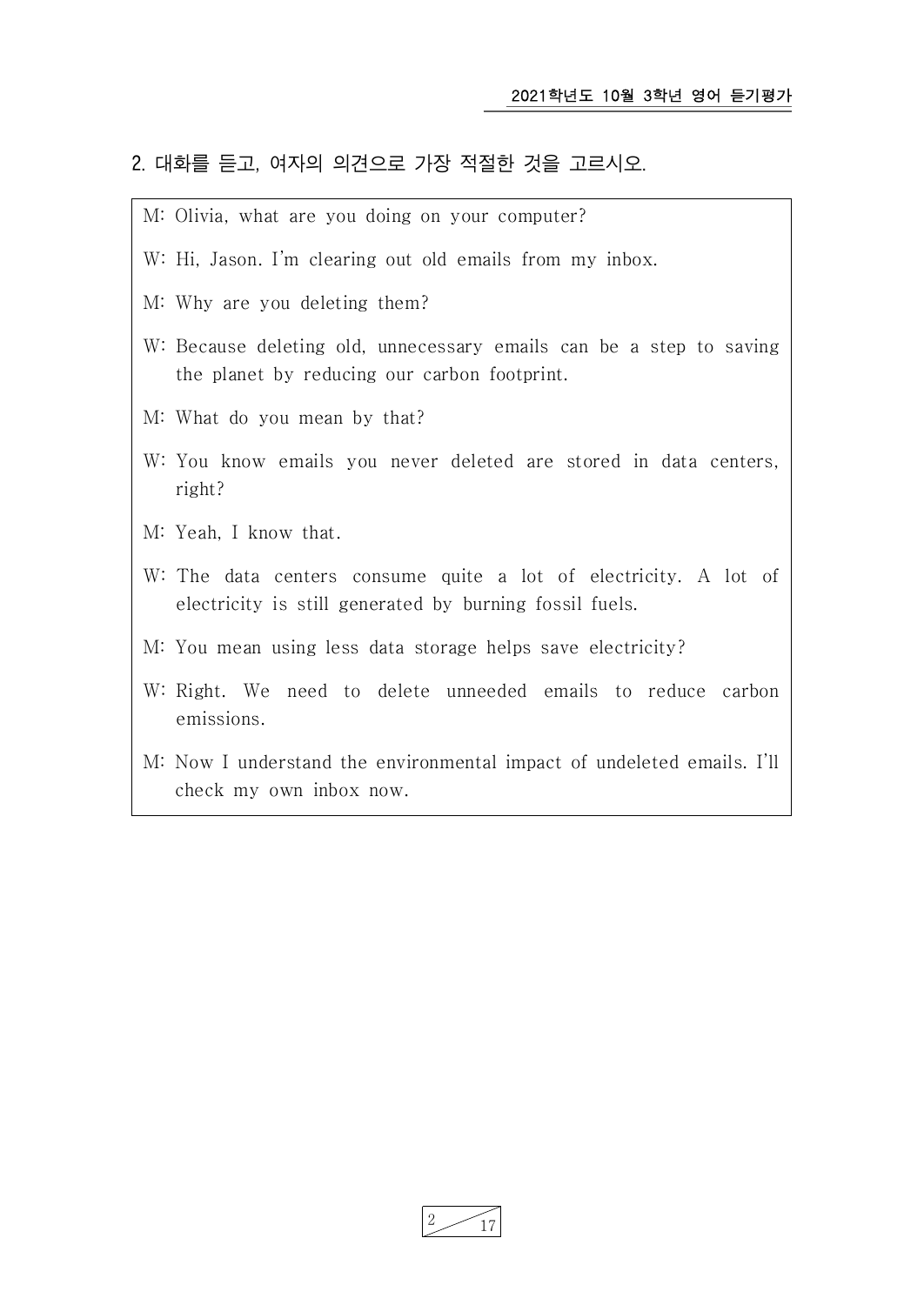## 3. 대화를 듣고, 두 사람의 관계를 가장 잘 나타낸 것을 고르시오.

W: Excuse me.

- M: Hello. How may I help you?
- W: Hi. I'm here to talk about your building construction. Who should I talk to about it?
- M: I'm in charge. You can talk to me.
- W: Okay. Your construction site is producing a lot of dust.
- M: Oh, really? We've already set up a dust screen.
- W: I know, but I live right across the street from here, and I still can't open the windows in my house.
- M: Oh, we're very sorry for your inconvenience.
- W: I'd like you to take additional measures to solve this problem.
- M: All right. We'll have a meeting and try to find a better solution as soon as possible.
- W: Okay. Thank you.

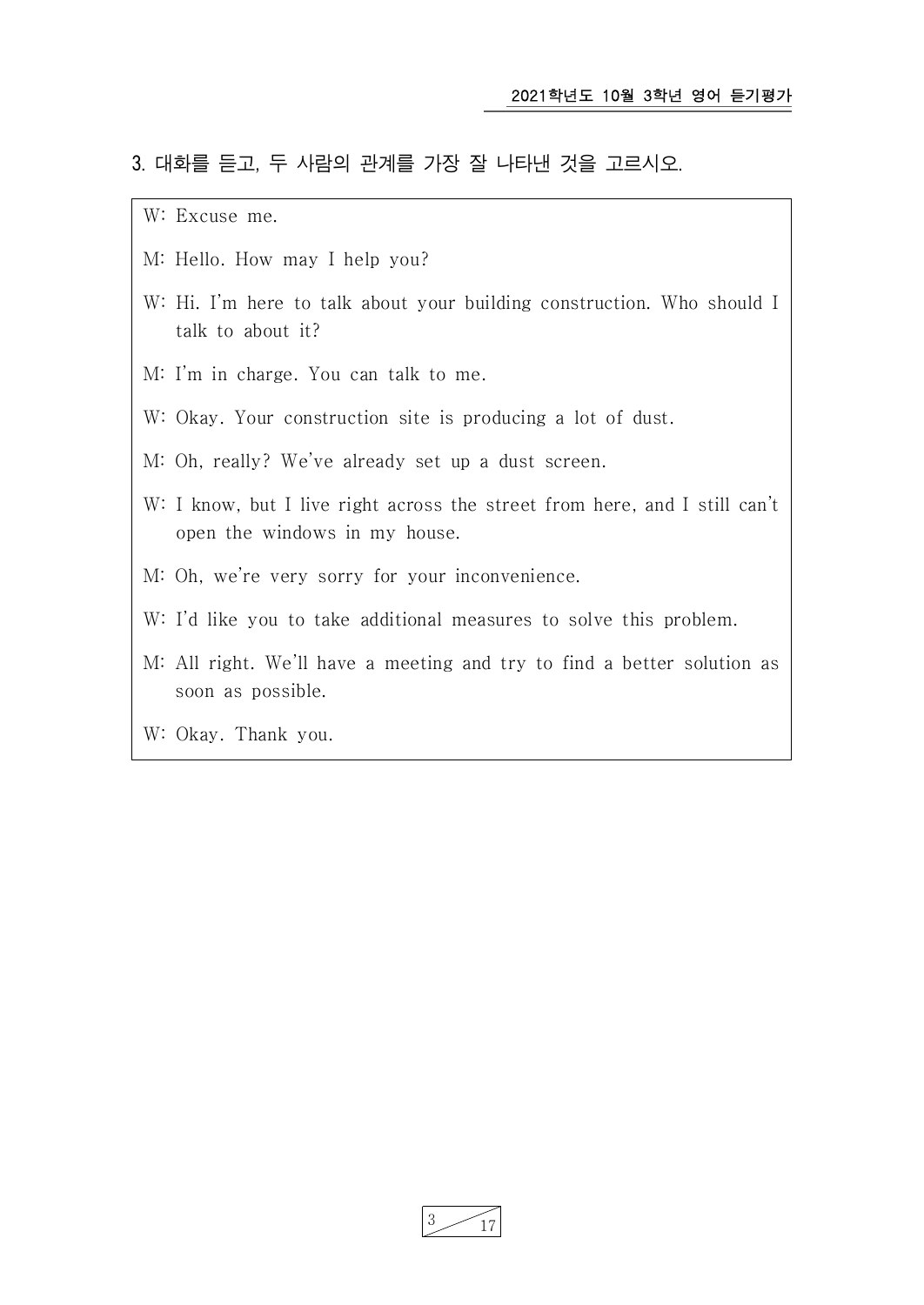# 4. 대화를 듣고, 그림에서 대화의 내용과 일치하지 않는 것을 고르시오.

- M: Silvia, guess what I did last weekend.
- W: Sounds like you did something special.
- M: Yes, I went on a family picnic. Look at this picture.
- W: It looks great! Who is this girl in the boat? She's wearing a striped hat.
- M: She's my younger sister, Jenny. She likes to wear that hat outside.
- W: Oh, you're rowing the boat. Wasn't it hard work?
- M: Yeah, it was a little hard, but my sister really enjoyed the boat ride.
- W: You're such a good brother. And what is this in front of your boat?
- M: It's a duck. Its head is under the surface of the water.
- W: I guess it's trying to get some food in the water.
- M: The man sitting under the triangular sun shade is my father. He's relaxing.
- W: I see. The two hot air balloons in the sky look awesome.
- M: Yeah, it was my first time seeing real hot air balloons.
- W: Cool! You must have had a really great weekend.

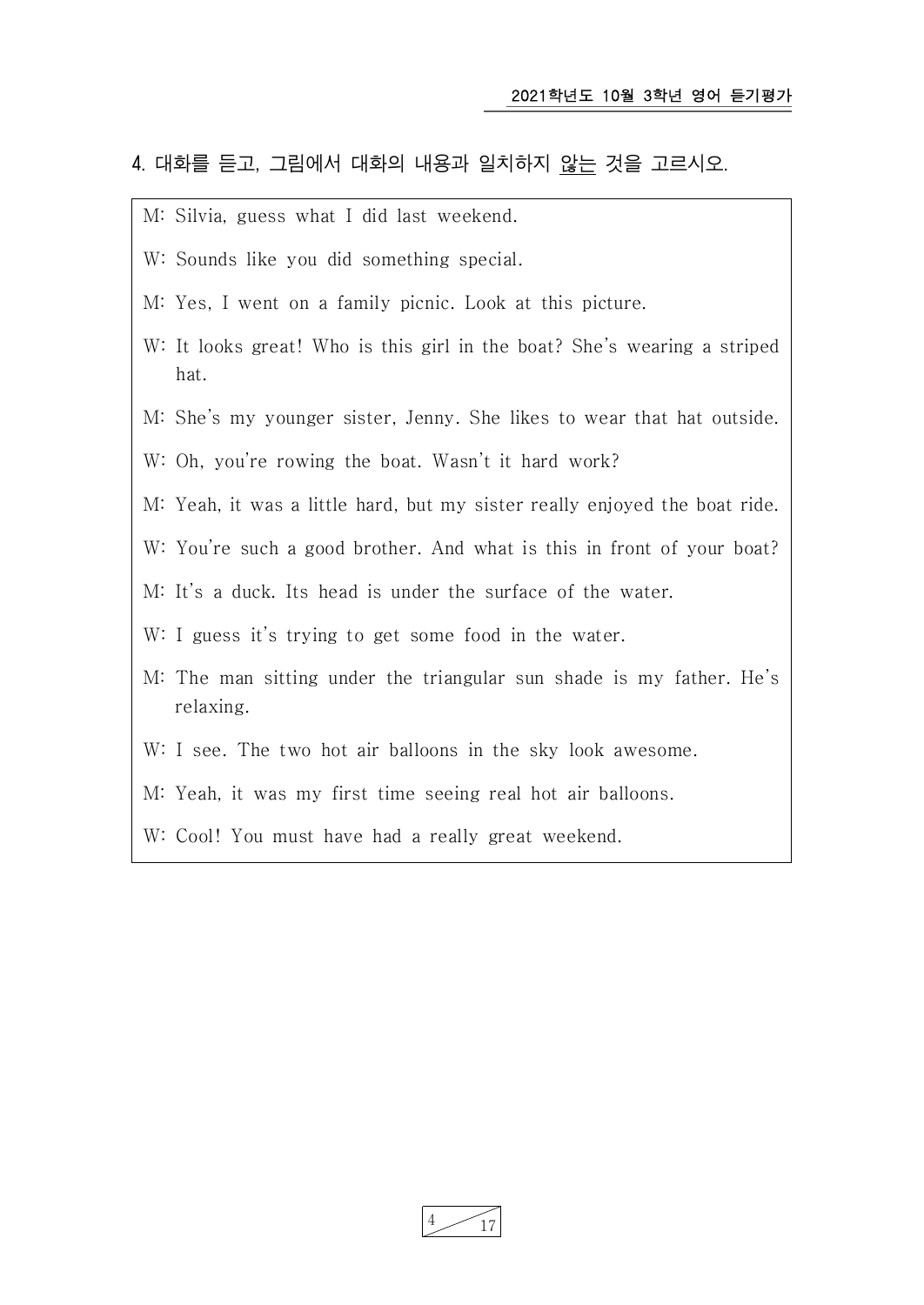#### 5. 대화를 듣고, 남자가 할 일로 가장 적절한 것을 고르시오.

- W: Hi, Mr. White. The school concert starts in the afternoon.
- M: Yeah, I know. I think we need to check if everything is well prepared.
- W: Good idea.
- M: Did you call Henry this morning? He's the student MC for the concert.
- W: I told him to come to the auditorium by 10 a.m. for the rehearsal.
- M: Good. The participants know the order of their performances, right?
- W: I told them all about it. Ah, we should also adjust the position of the piano on the stage.
- M: Don't worry. I already did it yesterday afternoon.
- W: Thank you, Mr. White. Then now I think all we have to do is check the stage lighting and get some wireless microphones ready.
- M: The wireless microphones are in the broadcasting room. I'll go and take them to the auditorium.
- W: Okay. Then, I'll go to the auditorium and check the lighting.
- M: All right. See you there in a minute.

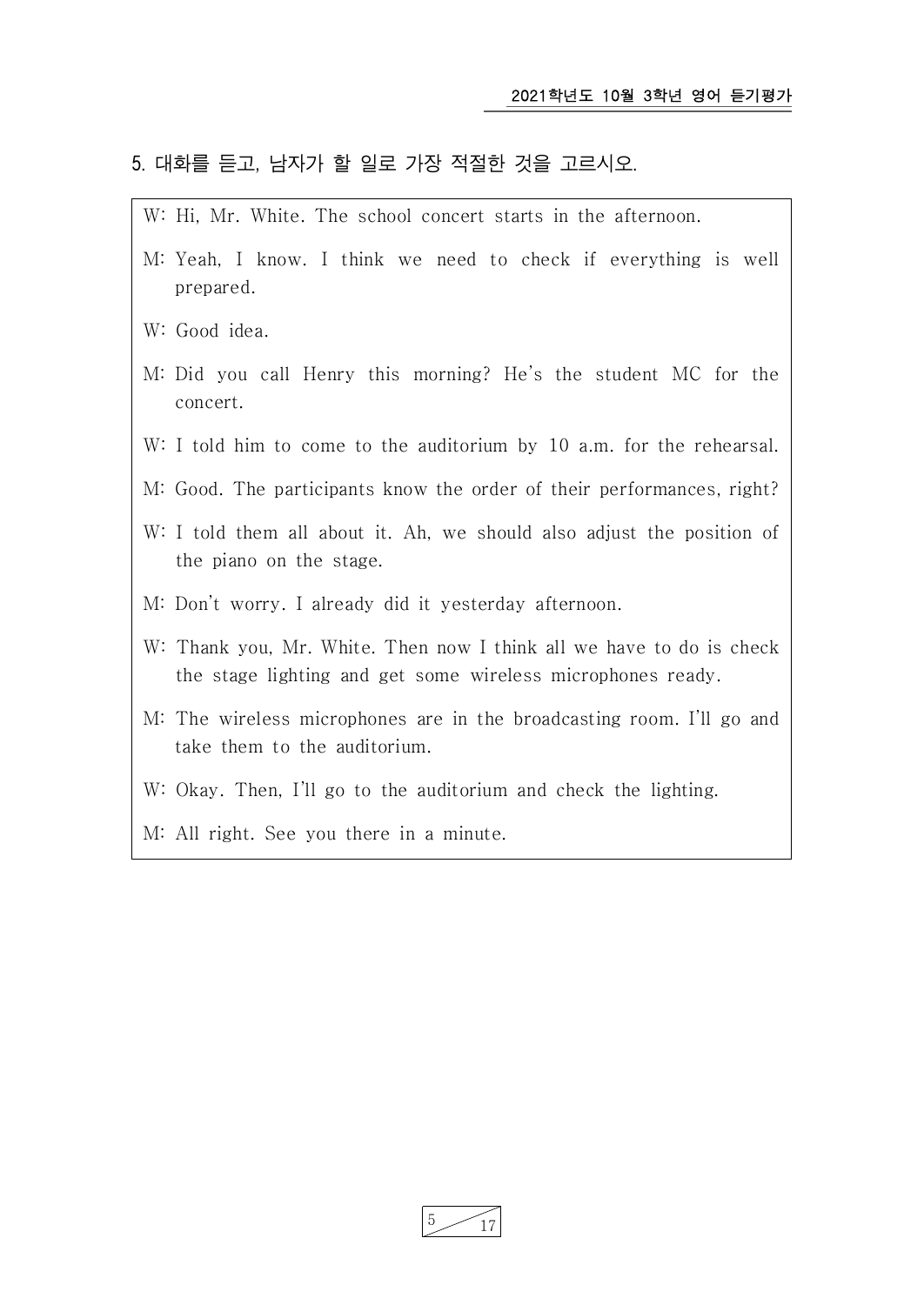#### 6. 대화를 듣고, 여자가 지불할 금액을 고르시오.

- M: Welcome to Lynn's Garden Center. How may I help you?
- W: Hi, I'm looking for some gardening tools. Do you have any shovels?
- M: Of course. We have two types of shovel.
- W: What's the difference between the two types?
- M: One has a plastic handle, and the other has a wooden handle.
- W: Well, wooden handles are stronger than plastic ones. I'll buy a shovel with a wooden handle. How much is it?
- M: Originally they cost \$20 each, but all shovels are 10% off this week.
- W: Great! I also need some gardening gloves.
- M: Okay. I recommend these rubber-coated gloves. A pair of them cost \$8, but two pairs cost only \$12.
- W: Oh, I'll buy two pairs.
- M: Good. So you want one shovel with a wooden handle and two pairs of gardening gloves, right?
- W: Yes, that's all. Here's my credit card.

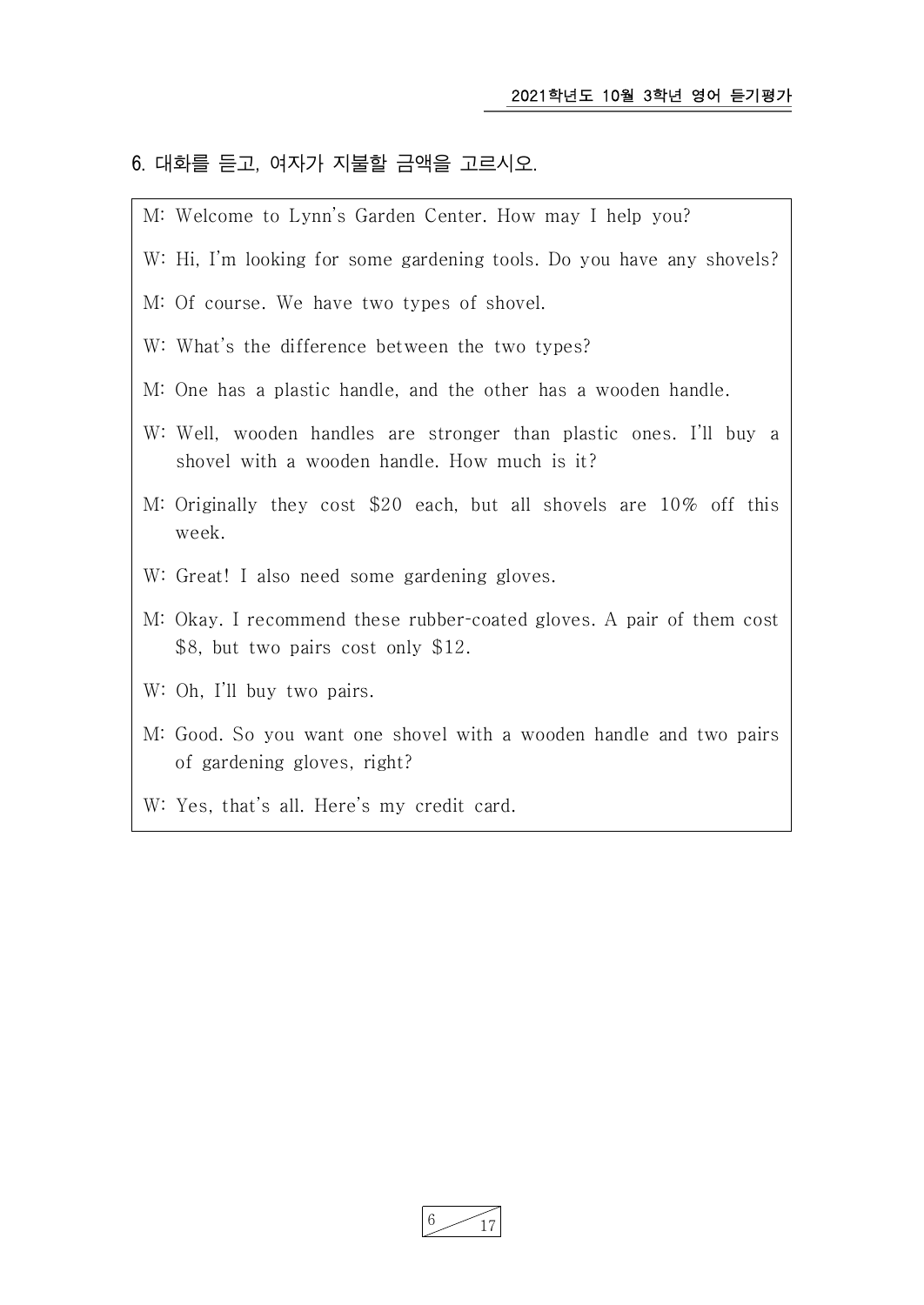#### 7. 대화를 듣고, 남자가 전자책을 사려는 이유를 고르시오.

- M: Hi, Nicole. What are you reading?
- W: Hi, Danny. I'm reading the newly released book, *London Ever After*.
- M: Oh, I want to buy that book, too.
- W: You can get a copy of its limited hardcover edition at Jackson's bookstore.
- M: I know, but I'm going to buy its eBook version, instead.
- W: Is there any reason you prefer eBooks? Are they cheaper?
- M: Well, there isn't much difference in the price.
- W: Is that so? Then, is it because eBooks are more convenient to carry around?
- M: Well, that's not the reason, either. Actually, you can change the text size while reading eBooks.
- W: You mean you're able to adjust the font size?
- M: Exactly. That's why I want to buy the eBook version.

W: I see.

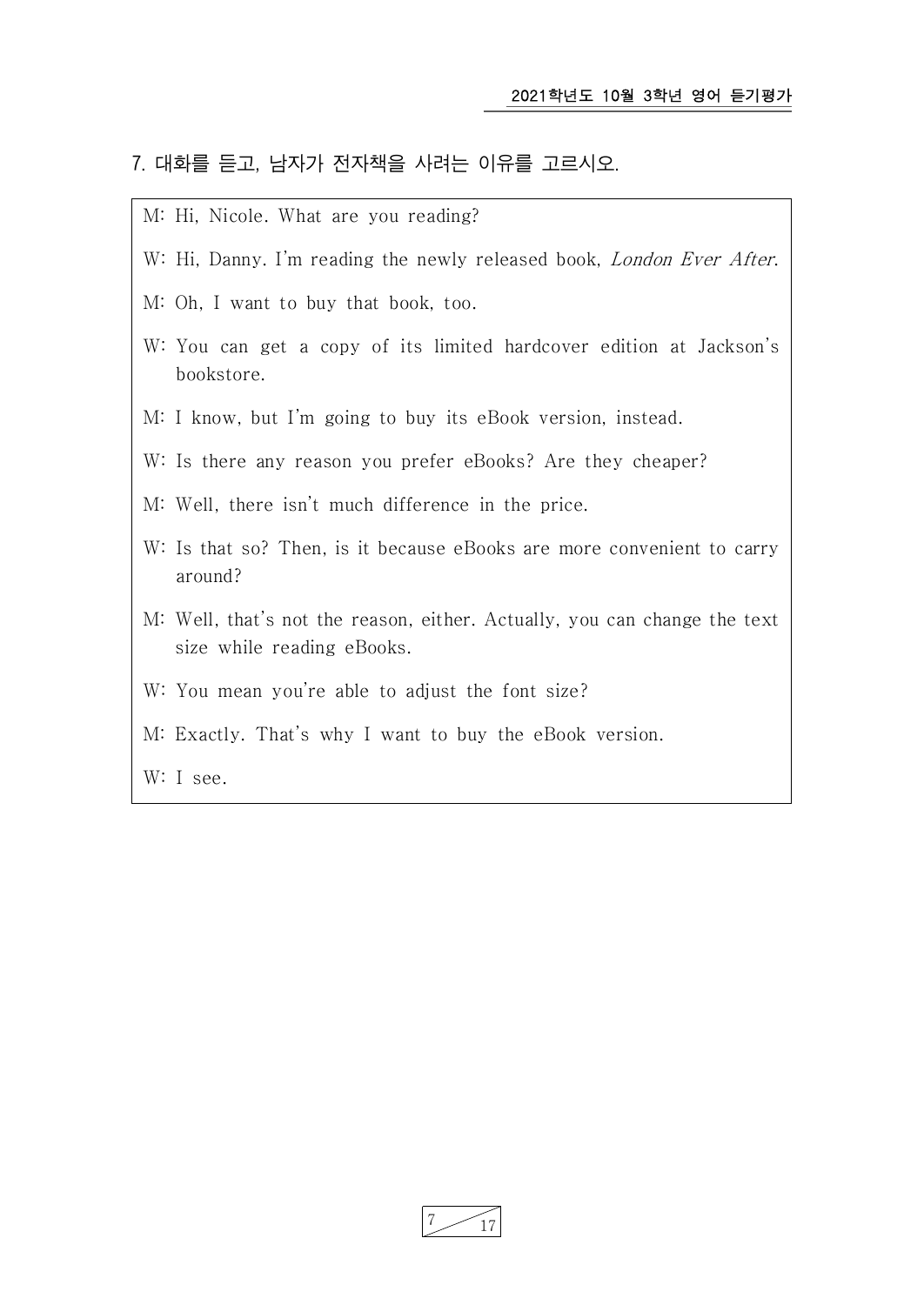## 8. 대화를 듣고, Central Flower Market에 관해 언급되지 않은 것을 고르시오.

- M: Lauren, what are all these flowers?
- W: Hi, Brian. I bought them at Central Flower Market this morning.
- M: Is that the wholesale flower market?
- W: Yes. I often buy flowers there. I have to go there very early in the morning, though.
- M: When does the flower market open?
- W: It opens as early as 4 a.m. and closes around 10 a.m.
- M: They start quite early. Where is the market located?
- W: Near Central Station on 6th Street.
- M: It's not that far from here. Is it open on weekends?
- W: Yes, but it's closed on Mondays.
- M: Okay. Does it have a lot of parking spaces?
- W: Of course. The parking lot is large and the parking fee is only two dollars per hour.
- M: Sounds good. I'll take some time to go there next week.

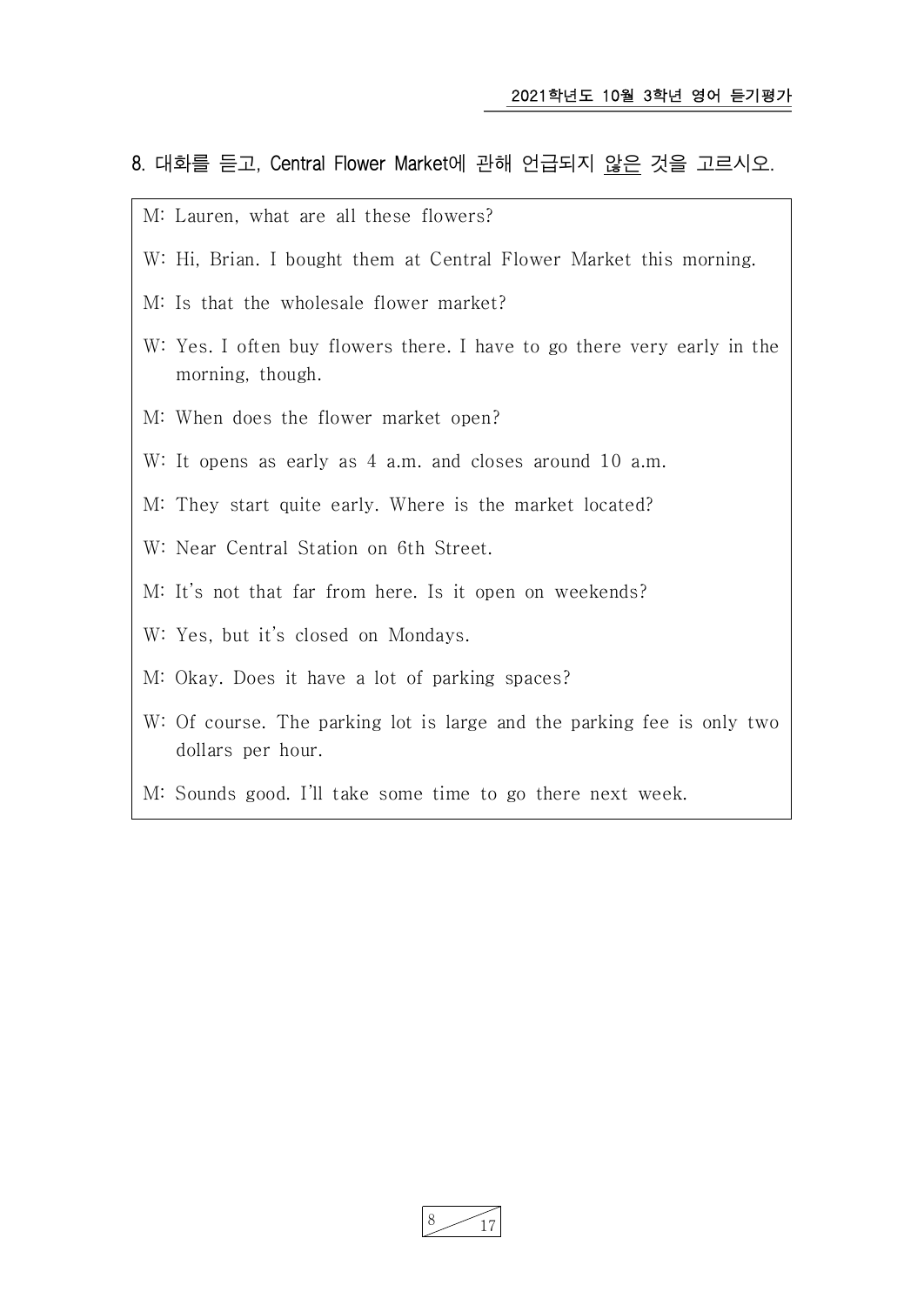- 9. 2021 Robinson Fishing Contest에 관한 다음 내용을 듣고, 일치하지 않는 것을 고르시오.
	- M: Hello, fishermen. I'm Bruce Miller, the president of Robinson Fishing Association. You've been waiting for a long time, but now I'm happy to announce that we're hosting the '2021 Robinson Fishing Contest.' It'll be held from the 22nd to the 23rd of October. The contest is taking place at Lake Silver Cloud this year. The first place winner will be awarded a set of premium fishing rods and the second place winner will receive a multi-purpose fishing chair. Judges will not count the number of fish you catch. Only the length of the fish matters! After the contest, we're also having a lake cleaning event. We strongly encourage you to join the event. You can sign up for the contest on our website. Thank you very much.

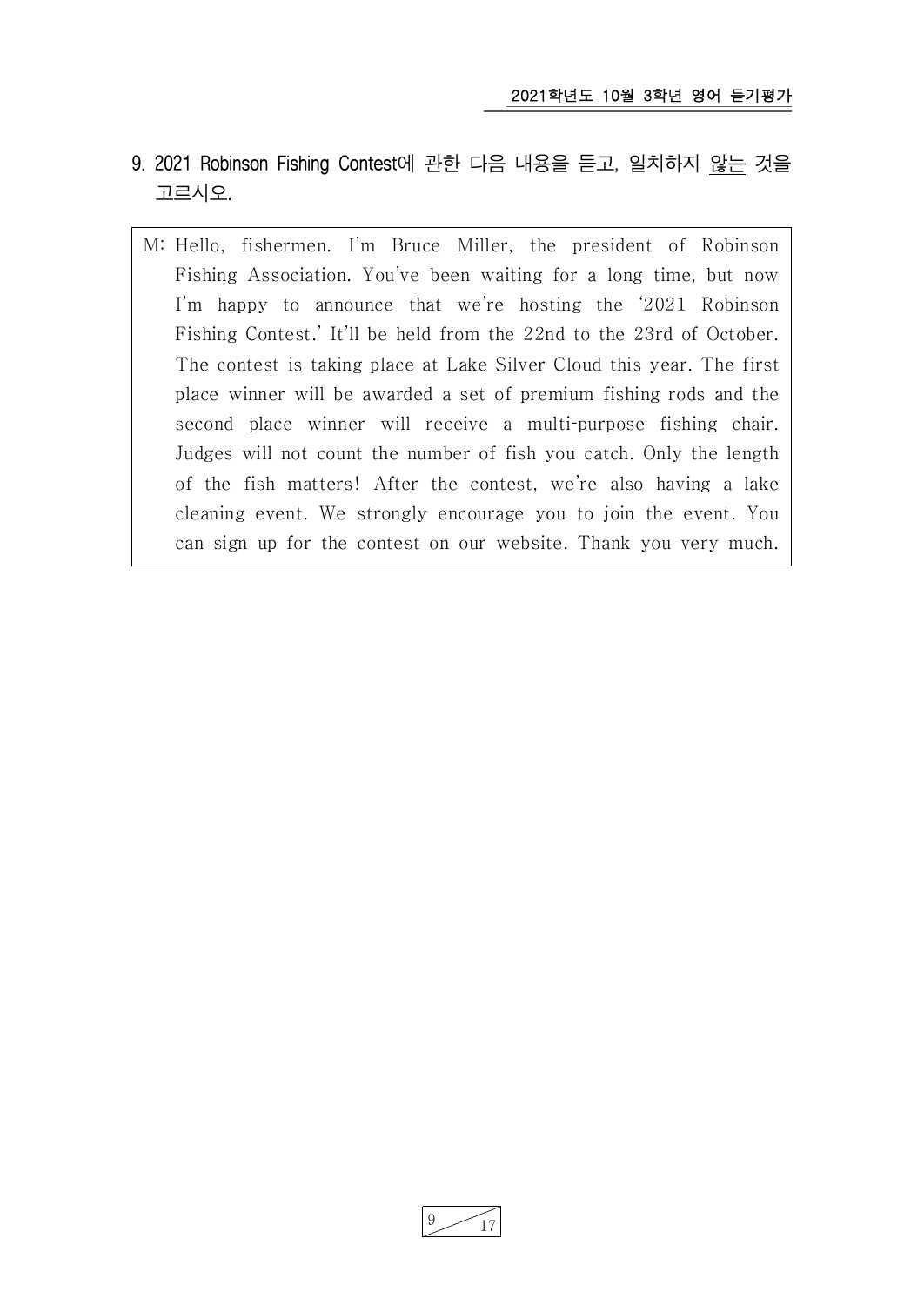# 10. 다음 표를 보면서 대화를 듣고, 두 사람이 주문할 와플 메이커를 고르시오.

- M: Honey, look at this website. There are five waffle maker models on sale now.
- W: Oh, I was thinking of buying one.
- M: Should we buy the cheapest one?
- W: No. I've heard of this model, and its reviews aren't that good.
- M: Then, we won't buy it. Hmm..., some of the waffle makers come with removable plates, but the others don't.
- W: The ones with fixed plates are hard to clean.
- M: Then the ones with fixed plates are out. What about the waffle shape?
- W: I like round waffles better than square ones.
- M: All right. Let's choose from the ones that make round waffles.
- W: Great. Do you think we need an audible alert? It goes off when the waffles are done.
- M: Well, I'm afraid the sound might wake up our baby while he's sleeping.
- W: Good point. Let's order the one without it.
- M: Perfect!

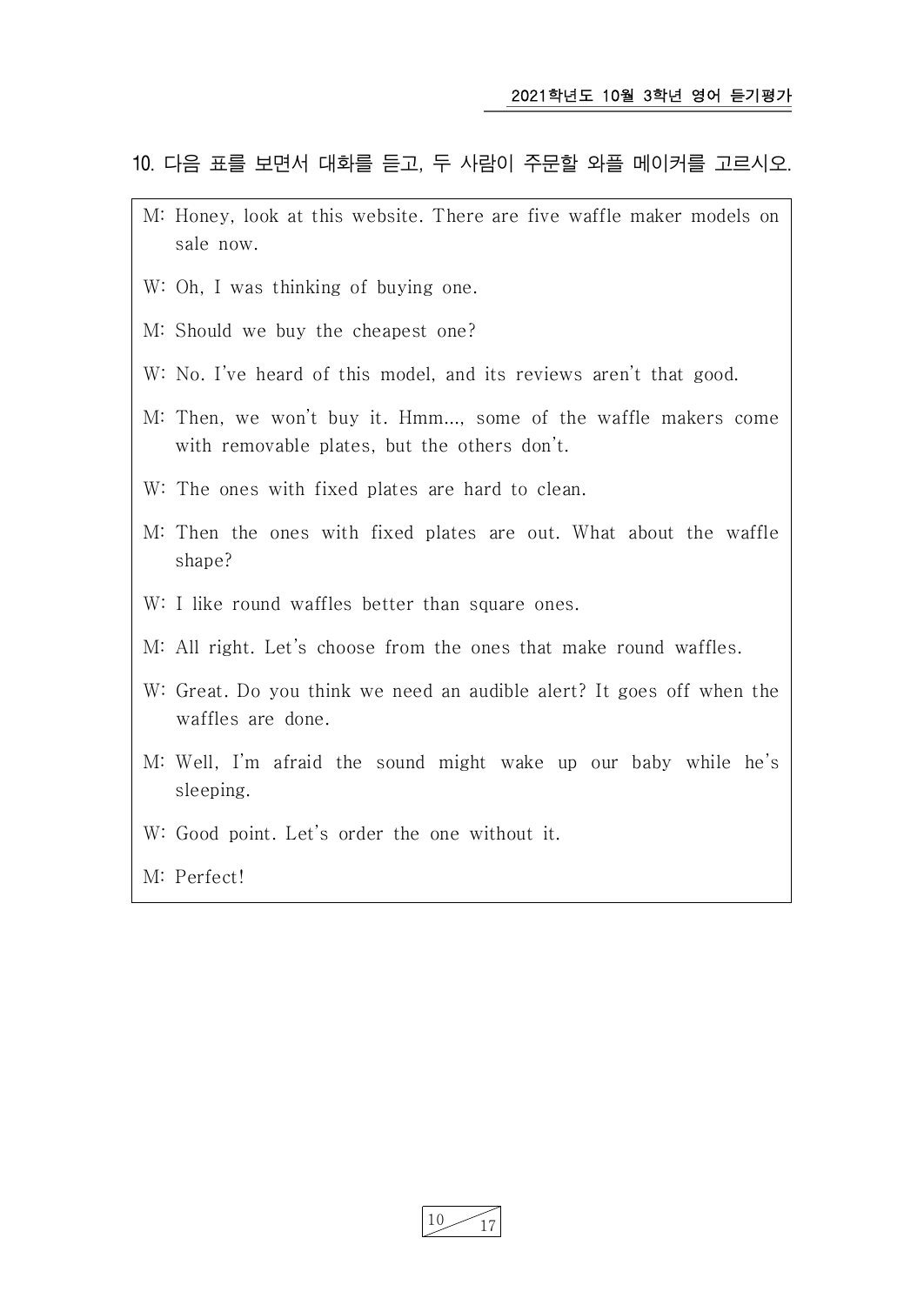11. 대화를 듣고, 여자의 마지막 말에 대한 남자의 응답으로 가장 적절한 것을 고르시오.

[Cell phone rings.]

- W: Hello, Jake. What's up?
- M: Hi, Kate. I had a great time at your party last night, but I think I left my baseball cap at your house. Have you seen it?
- W: Oh, I'm afraid not. I'll search for it while tidying up my house.

M:

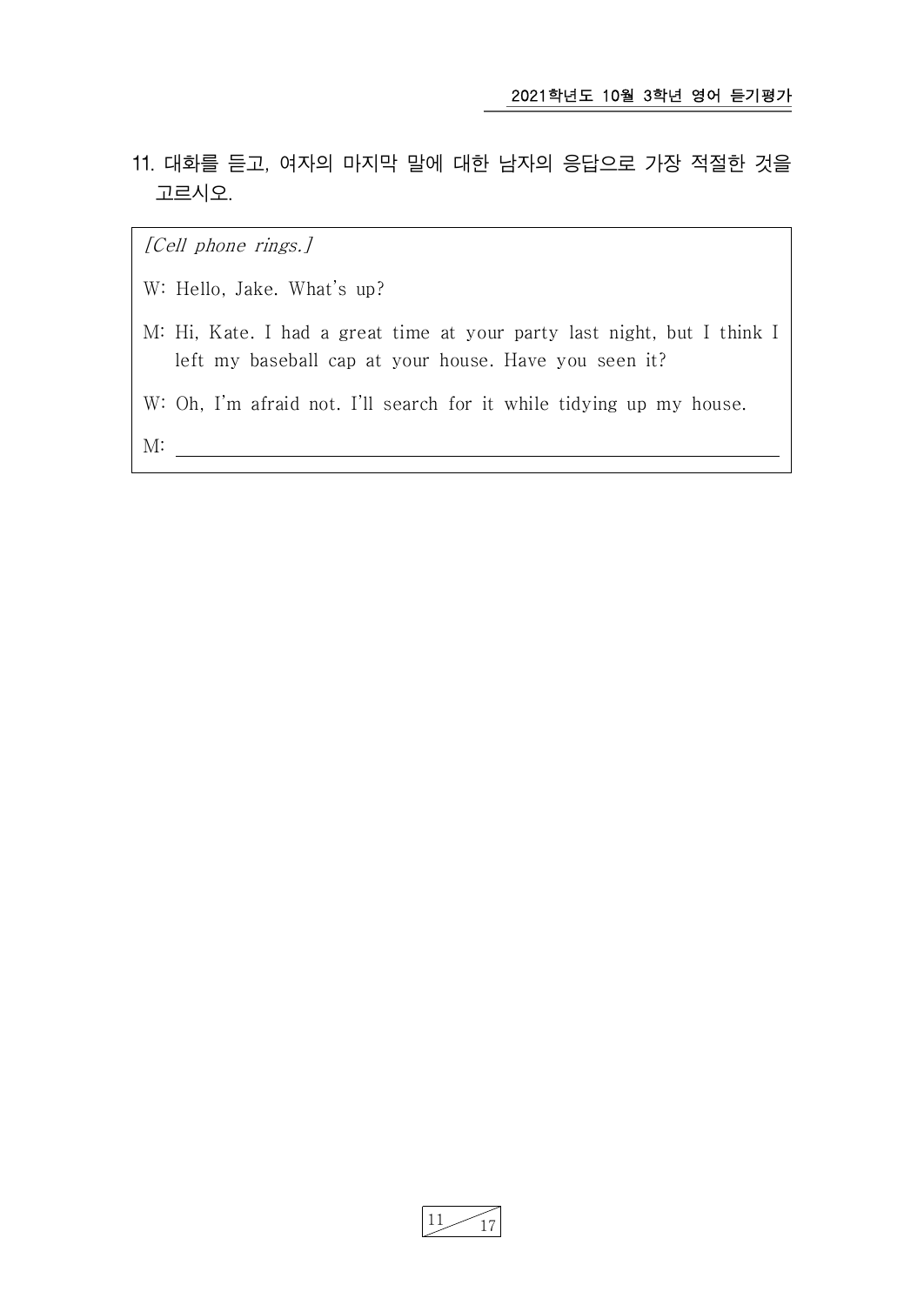- 12. 대화를 듣고, 남자의 마지막 말에 대한 여자의 응답으로 가장 적절한 것을 고르시오.
	- M: Honey, the bathroom light is blinking now. I guess it's time to change the light bulb.
	- W: You're right. Don't we have an extra light bulb?
	- M: Well, I used it when I replaced the light bulb in the garage. We don't have any at home.

W:

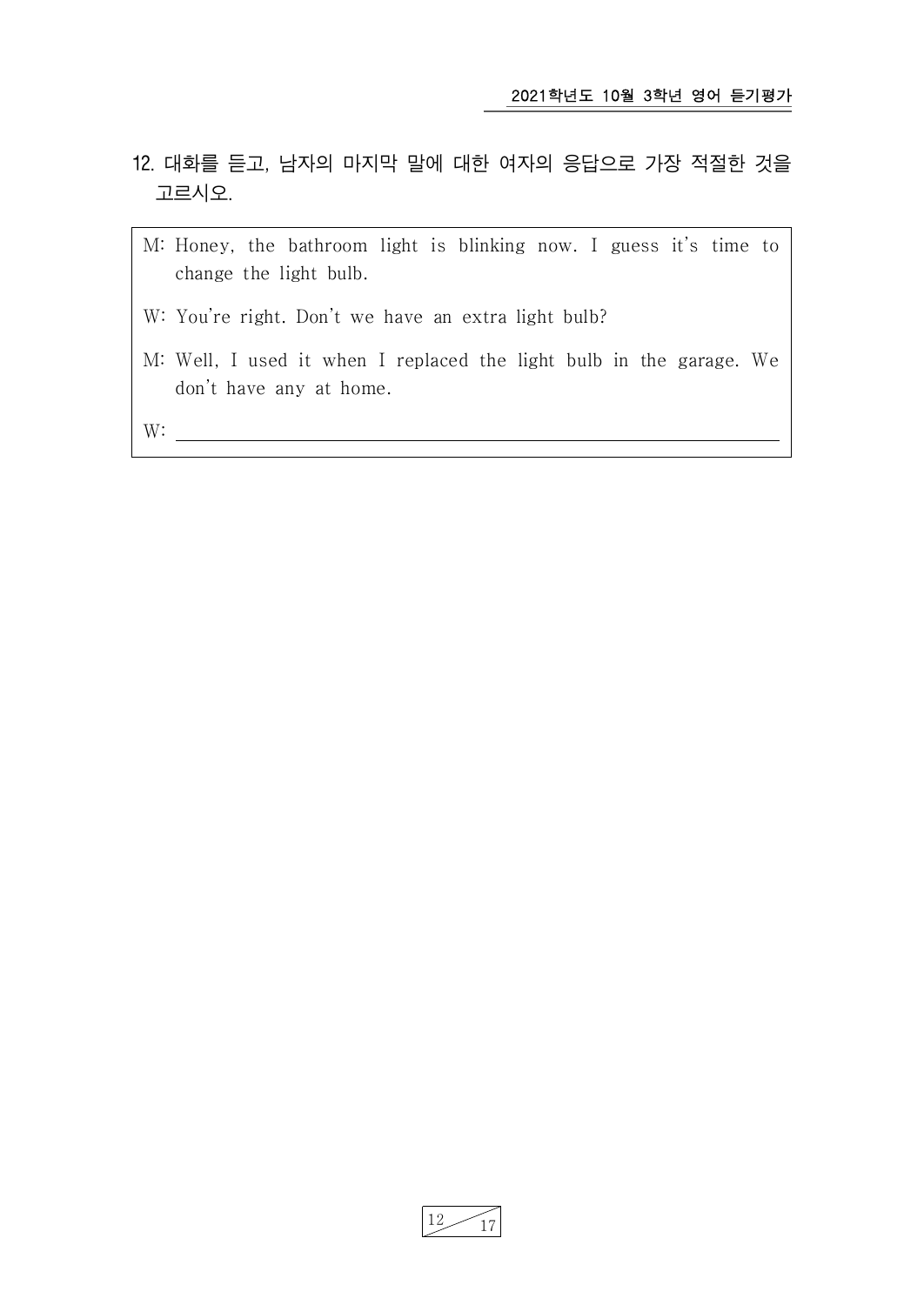- 13. 대화를 듣고, 여자의 마지막 말에 대한 남자의 응답으로 가장 적절한 것을 고르시오.
	- W: Hi, Minsu. How's it going with the clothing design assignment?
	- M: Hey, Jessica. I'm almost done with it. How about you?
	- W: I'm not doing well. As you know, our professor always emphasizes the importance of originality, but I can't come up with any ideas.
	- M: I know what you mean. It wasn't easy for me, either.
	- W: Minsu, if you don't mind, can I see what you've designed?
	- M: Sure. Look at my sketch.
	- W: Wow, it's an evening dress. Its pattern looks very unique.
	-
	- M: Thanks. I got the idea from *hanbok*.<br>W: You mean traditional Korean clothes, right?
	- M: That's right. I designed this dress using the traditional patterns of hanbok.<br>W: Awesome! I've never thought I could create something new from
	- something old.

M:

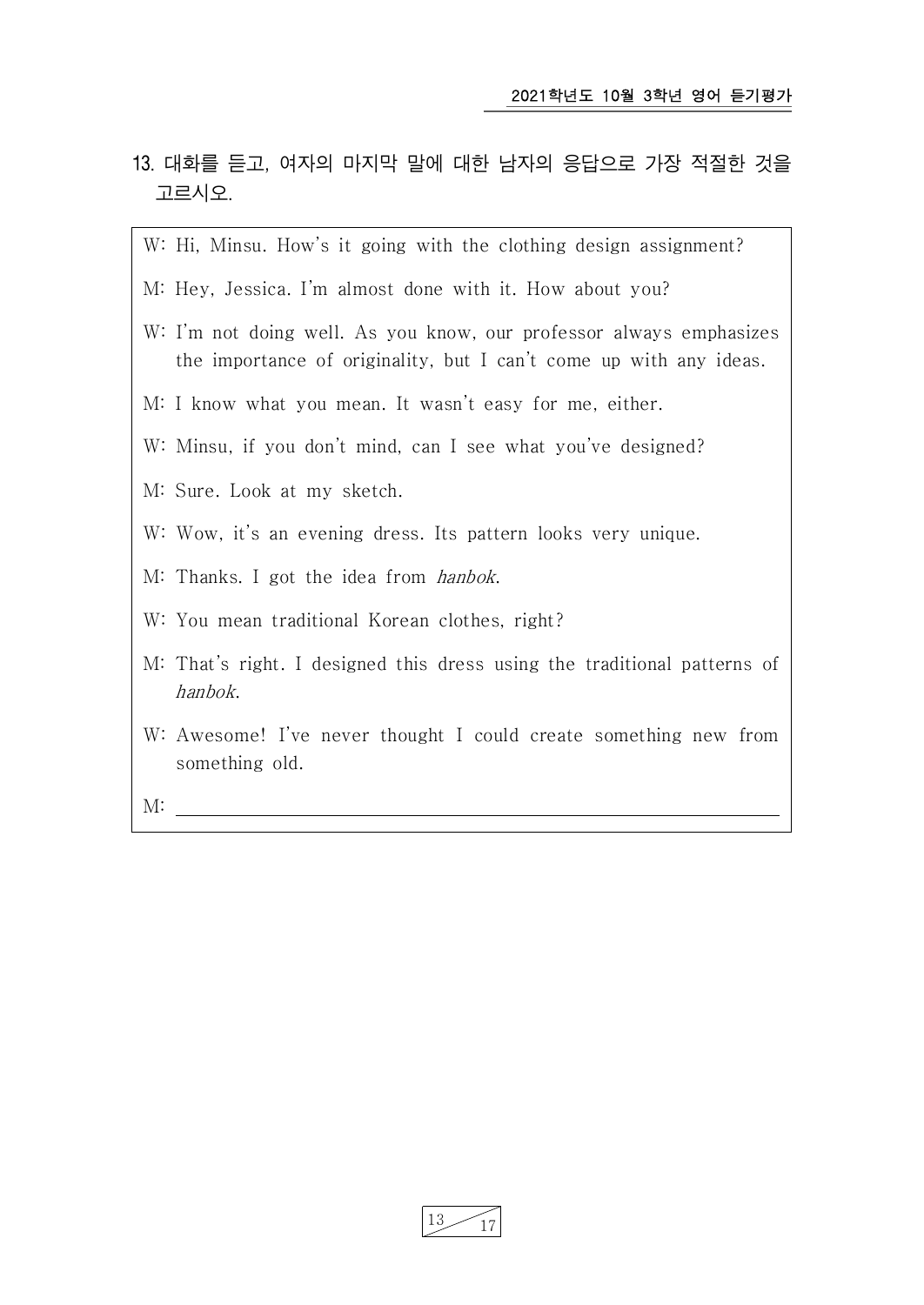- 14. 대화를 듣고, 남자의 마지막 말에 대한 여자의 응답으로 가장 적절한 것을 고르시오.
	- W: Excuse me, sir.
	- M: Yes, ma'am.
	- W: What are those boxes?
	- M: These are the goods to be delivered to offices on the 7th floor.
	- W: Well, I'm afraid you can't stack those boxes there.
	- M: I'll deliver them to each office soon.
	- W: I'm sorry, but all the emergency doorways must be cleared and accessible at all times.
	- M: Oh, is this an emergency exit?
	- W: Actually, there is a sign here saying "Emergency Exit."
	- M: I didn't notice it. I'll move the boxes right away.
	- W: Thanks. It's not surprising you didn't notice the sign. It's very old.
	- M: It'd be better if the sign were bigger and more noticeable.

W:

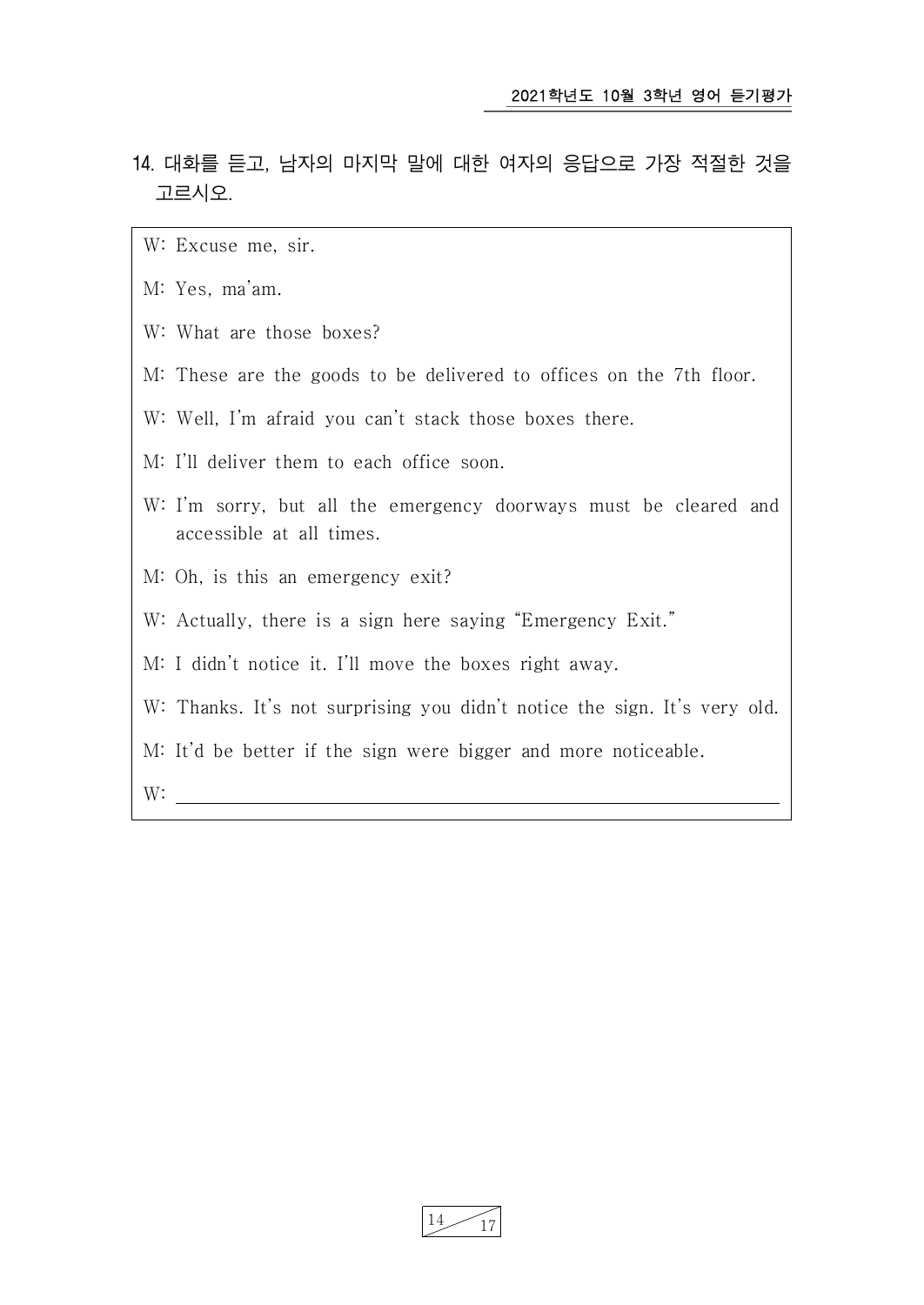- 15. 다음 상황 설명을 듣고, Sarah가 Emily에게 할 말로 가장 적절한 것을 고르 시오.
	- W: Sarah has lived by herself since last year, when she started working at a company. This year, her sister Emily moved in because she entered a college near Sarah's house. Now they share the housework. Emily usually prepares breakfast, and Sarah cooks dinner after work. Emily does the laundry, and Sarah takes out the recycling. One day Sarah finds Emily puts plastic food containers which are still dirty into their recycling bin. Sarah knows that the local recycling center does not accept contaminated items. She wants to tell Emily to clean out the containers with water before putting them into the bin. In this situation, what would Sarah most likely say to Emily?

Sarah: Emily,

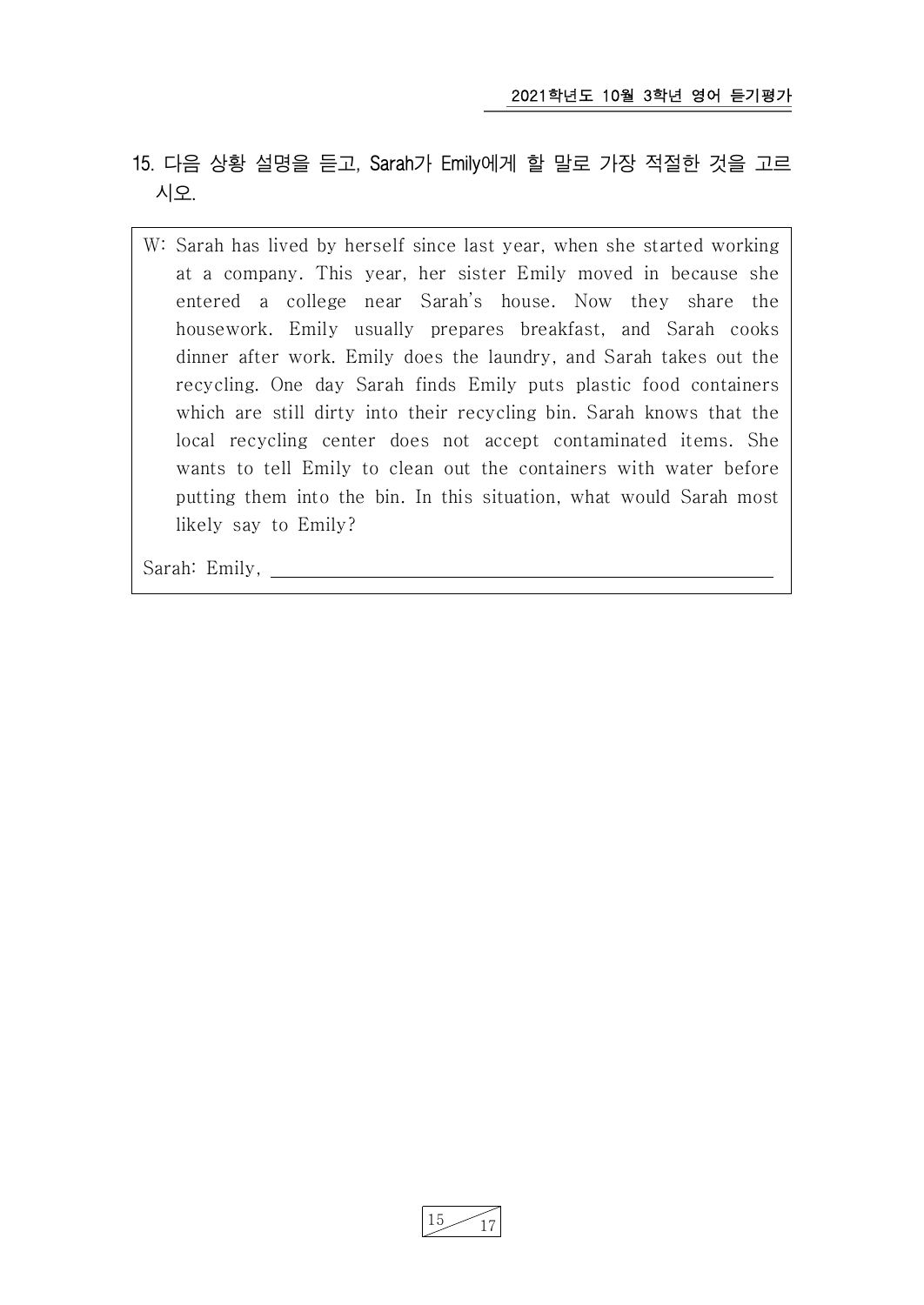16번부터 17번은 두 번 들려줍니다.

[16 ~ 17] 다음을 듣고, 물음에 답하시오.

W: Okay, students. We just learned about the ten most popular visitor destinations in the world. Did you know that many cities have an alternative way of referring to them? You may have heard of some of these famous nicknames, but you might not know how they originated. Rome's nickname, "The Eternal City" can be traced far back to Ancient Rome! Citizens of this original settlement believed the city would never fall and would thrive forever. Paris came to be called "The City of Light." One origin of this nickname is that by the 19th century Paris used gas street lighting and Europeans who passed through Paris spread the reputation of Paris as "The City of Light." As for Singapore, it's known as "The Lion City." The city earned this name when an ancient prince spotted a lion while out hunting for deer. Lastly, Seattle is surrounded by greenery year-round. With all of its forestry, it's no surprise that Seattle is known as "The Emerald City." Interesting, isn't it? You can find more city nicknames and their origins in the following video clip. Now, let's watch it together.

16. 여자가 하는 말의 주제로 가장 적절한 것은?